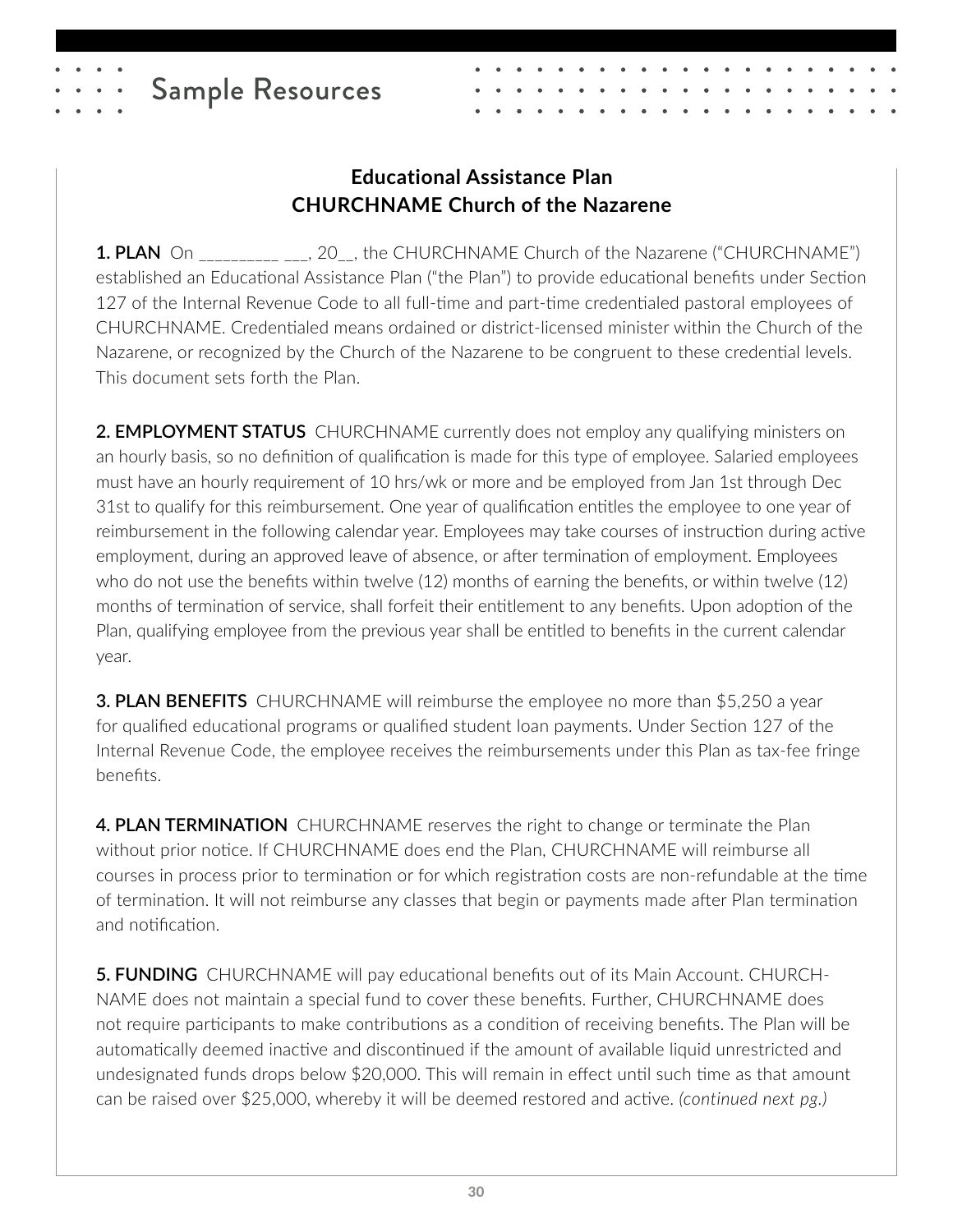# **Educational Assistance Plan CHURCHNAME Church of the Nazarene (continued)**

If the employee is participating in the COMPASS Initiative of the Church of the Nazarene, CHURCHNAME will reimburse the employee for qualified student loan payments out of its Ministerial Excellence Fund for COMPASS Initiative Grants.

**6. PROHIBITED CHOICES** This Plan prohibits CHURCHNAME from offering eligible employees a choice between educational assistance and other compensation.

**7. COVERED EDUCATIONAL EXPENSES** This Plan reimburses cost for tuition, fees, and books for college and university classes. The CARES Act and the CAA of 2021 extend this benefit to payments of student loans made after March 27, 2020 and before January 1, 2026. IRS Publication 970 (rev. 2020) also says: "Education generally includes any form of instruction or training that improves or develops your capabilities. The payments don't have to be… part of a degree program" (67). As such, the Plan also covers registration costs for webinars, continuing education courses, and conferences that "improves or develops [the employee's] capabilities." If the employee has any questions as to whether costs will be reimbursed, the employee should enquire of CHURCHNAME as to eligibility with enough time (at least 48 hours minimum) so as to make proper inquiry. CHURCHNAME reserves the right to seek appropriate tax and/or legal counsel in determining eligibility of reimbursement. The Plan does not reimburse costs for any education that involves sports, games, or hobbies, unless they have a reasonable relationship to ministry at CHURCHNAME.

**8. NOTIFICATION TO EMPLOYER** Employees who plan to take advantage of the Educational Assistance Plan shall notify CHURCHNAME in writing of such plan, course of study, student loan payments, registration costs, with reimbursement amounts and dates no later than 30 days after the educational activity begins (earlier is better in this case).

**9. REIMBURSEMENTS** Upon completion of courses, the participant must provide an official transcript of grades and original receipts for all items for which the employee seeks reimbursement. Further, CHURCHNAME will not reimburse any amounts already reimbursed by any financial assistance, scholarship, or any other financial benefit derived from public or private programs. Further, it is required that the participant must also attain a grade of "C" or better to qualify for benefits under the Plan.

After making a qualifying student loan payment, the participant must provide proof of payment to CHURCHNAME. Upon registration for a qualifying webinar, continuing education course, or conference/seminar, proof of payment must be submitted to CHURCHNAME. *(continued next pg.)*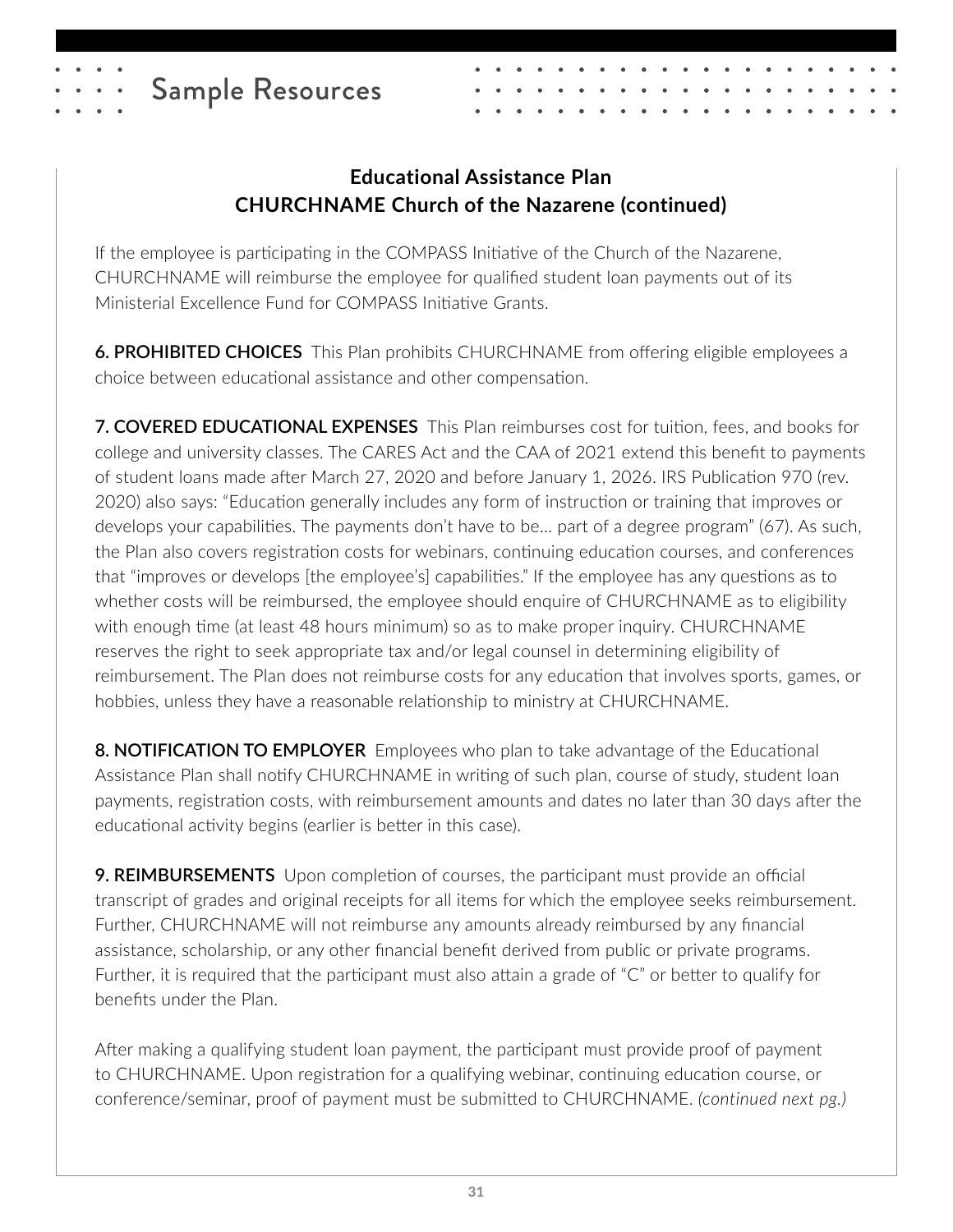## **Educational Assistance Plan CHURCHNAME Church of the Nazarene (continued)**

If a church credit card is used to pay, the receipt submitted must be clearly marked "Educational Assistance Plan" in order to qualify for the Plan. Otherwise, the cost will be deducted out of the employee's professional expense or operating budget.

CHURCHNAME shall reimburse the participant within 30 days of request and proper submission of all required supporting documents.

CHURCHNAME has explained this Plan to me, an eligible employee, and I have read this Plan document. With this signature, I verify that I have read this Plan document and understand the Plan.

Employee: Printed Name \_\_\_\_\_\_\_\_\_\_\_\_\_\_\_\_\_\_\_\_\_\_\_ Signature \_\_\_\_\_\_\_\_\_\_\_\_\_\_\_\_\_\_\_\_\_\_\_\_\_\_\_ Date \_\_\_\_\_\_\_\_\_\_\_

On behalf of CHURCHNAME, I explained this Plan to the employee above. Further, I furnished the employee with a copy of the Plan and observed as he/she read the Plan. I hereby affix my signature in verification of these facts.

For the employer: Printed Name \_\_\_\_\_\_\_\_\_\_\_\_\_\_\_\_\_\_\_\_\_\_\_\_\_\_\_ Signature \_\_\_\_\_\_\_\_\_\_\_\_\_\_\_\_\_\_\_\_\_\_\_\_\_\_\_\_\_ Date \_\_\_\_\_\_\_\_\_\_\_\_\_

**DISCLAIMER** This template is provided solely as an optional framework. The Church of the Nazarene, Inc. does not provide tax or legal advice, and we recommend that the local church consult with a qualified legal/ financial advisor for guidance on the plan that will be most advantageous for the church and the minister.